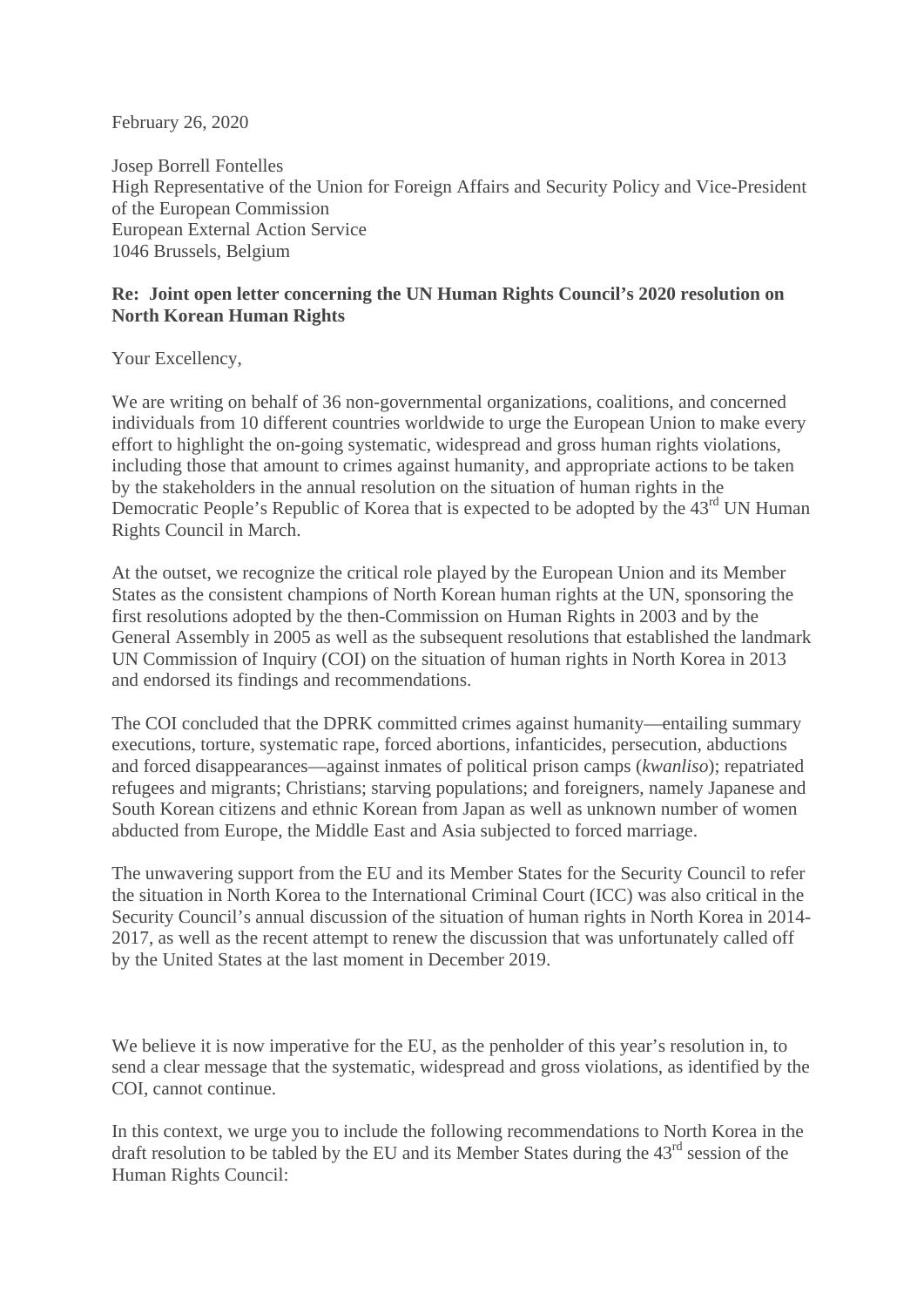- 1. Political prisoners and the death penalty: Close all political prison camps (*kwanliso*) and release all political prisoners; respect the safeguards guaranteeing protection of the rights of those facing the death penalty, reduce the offenses punishable by the death penalty, publish detailed statistics and procedure regarding death sentence and executions, introduce a moratorium on executions with a view to abolition;
- 2. Sexual violence: End the widespread prevalence of forced abortion upon pregnant mothers repatriated from China and infanticide of their children to preserve a "pure Korean race"; cease rape and denial of reproductive rights enforced through punishment, forced abortion and infanticide in political prison camps (*kwanliso*);
- 3. Right to food: Promote equal access to and distribution of food without discrimination based on *songbun*, North Korea's sociopolitical classification of its citizens, or privileging of Pyongyang residents, including through full transparency and independent needs assessment by international aid organizations, in particular for vulnerable persons, including women, children, persons with disabilities, older persons and individuals in detention;
- 4. Liberty of movement: Ensure the freedom to leave one's own country, including for the purpose of seeking asylum by ending the practice of shooting those who try to cross the border and sending agents to abduct the escapees and the foreign nationals who help them, and, urge states to comply with their obligations to observe the principle of non-*refoulement* under the Refugee Convention and Torture Convention;
- 5. International abductions: Return the foreign abductees, namely the nationals of Japan and South Korea and ethnic Koreans from Japan since the Korean War, including the at least six South Korean citizens that continue to be detained and the eleven hostages of the Korean Air YS-11 hijacking terror, as well as unknown number of women abducted from Europe, the Middle East and Asia for forced marriage;

We further request the draft resolution to call upon states, where possible, to investigate and prosecute persons suspected of committing international crimes in North Korea under the principle of *aut dedere aut judicare*; to request the High Commissioner to increase the visibility of the work and findings by the OHCHR, including its field-based structure in Seoul; and to encourage the United Nations to facilitate standardization in documentation and access to open sources.

In the upcoming resolution of the Human Rights Council, the EU has an historic opportunity and responsibility to uphold the human rights of the North Korean people. We need not reiterate that the North Korean people are entitled to the indivisible, universal values of human dignity, freedom, equality and solidarity, upon which the EU is founded, according to its Charter of Fundamental Right.

Thank you for your consideration. We would be pleased to discuss these matters further with your staff.

Sincerely,

## **Groups**

1969 KAL Abductees' Families Association South Korea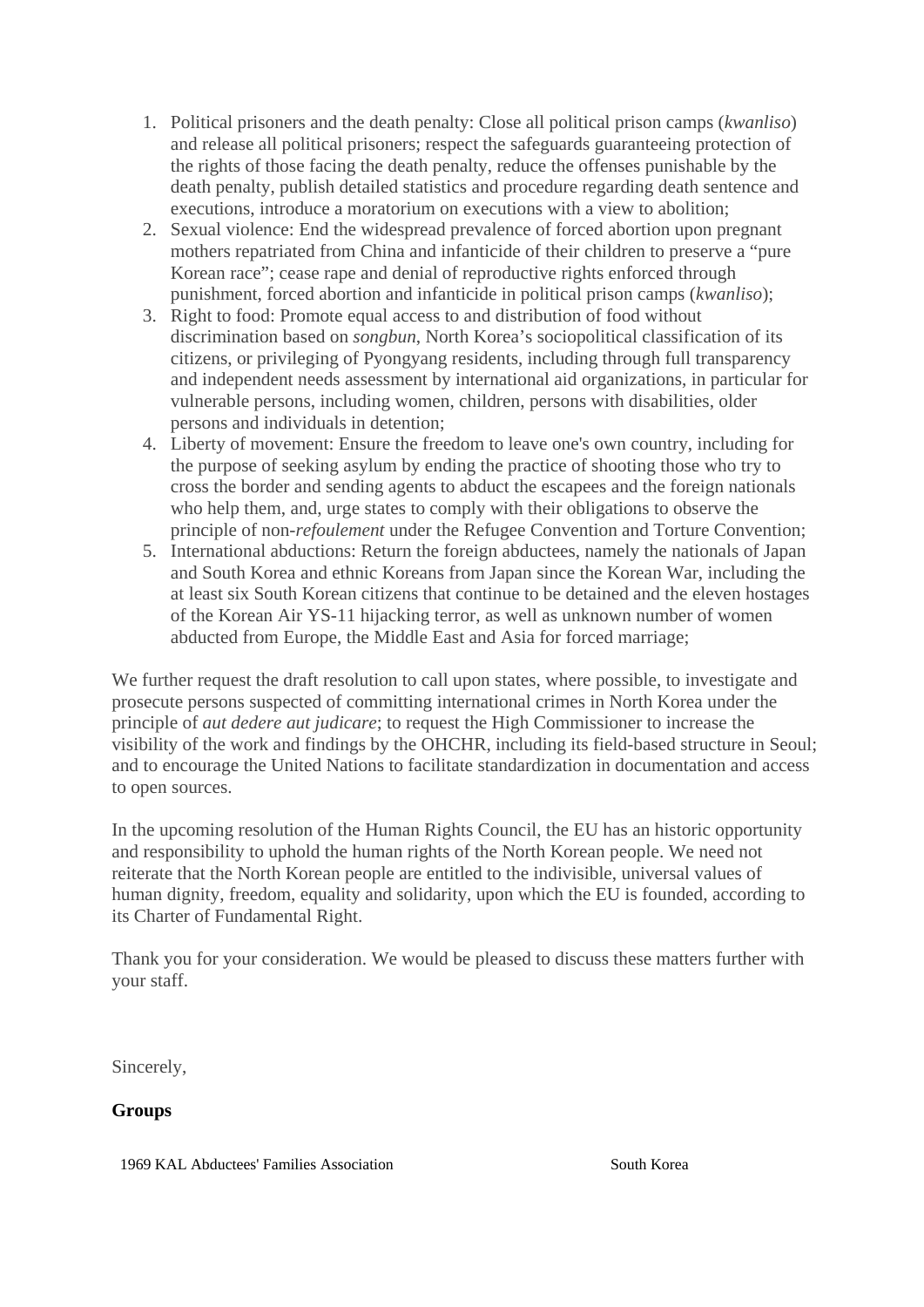| Arakan Rohingya National Organisation                   | UK          |
|---------------------------------------------------------|-------------|
| <b>BALAOD</b> Mindanaw                                  | Philippines |
| Christian Solidarity Worldwide                          | UK          |
| Citizens' Alliance for North Korean Human Rights (NKHR) | South Korea |
| Committee for Human Rights in North Korea (HRNK)        | <b>USA</b>  |
| Geoffrey Nice Foundation                                | Netherlands |
| Human Rights Data Analysis Group (HRDAG)                | <b>USA</b>  |
| Human Rights Watch                                      |             |
| Human Rights Without Frontiers International            | Belgium     |
| International Child Rights Center (InCRC)               | South Korea |
| Justice for Iran (JFI)                                  | <b>UK</b>   |
| Justice For North Korea                                 | South Korea |
| Korean War Abductees Family Union (KWAFU)               | South Korea |
| Korean War POW Family Association                       | South Korea |
| Lawyers for human rights and unification of Korea       | South Korea |
| Liberty in North Korea (LiNK)                           |             |
| <b>LUMEN</b>                                            | <b>USA</b>  |
| Network for North Korean Democracy and Human Rights     | South Korea |
| NK Watch                                                | South Korea |
| No Chain                                                | South Korea |
| North Korea Strategy Center                             | South Korea |
| Now Action & Unity for Human rights                     | South Korea |
| Open North Korea                                        | South Korea |
| People for Successful Corean Reunification              | South Korea |
| Rohingya Human Rights Network                           | Canada      |
| <b>Stepping Stones</b>                                  | UK          |
| The 88 Project                                          | Vietnam     |
| <b>Transitional Justice Working Group</b>               | South Korea |
| <b>Unification Academy</b>                              | South Korea |
| <b>Unification Media Group</b>                          | South Korea |
| <b>Unification Strategy Institution</b>                 | South Korea |

## **Individuals**

David Alton, Lord Independent Crossbench Member of the House of Lords & Co-chair of<br>the All Party Parliamentary Group on North Korea